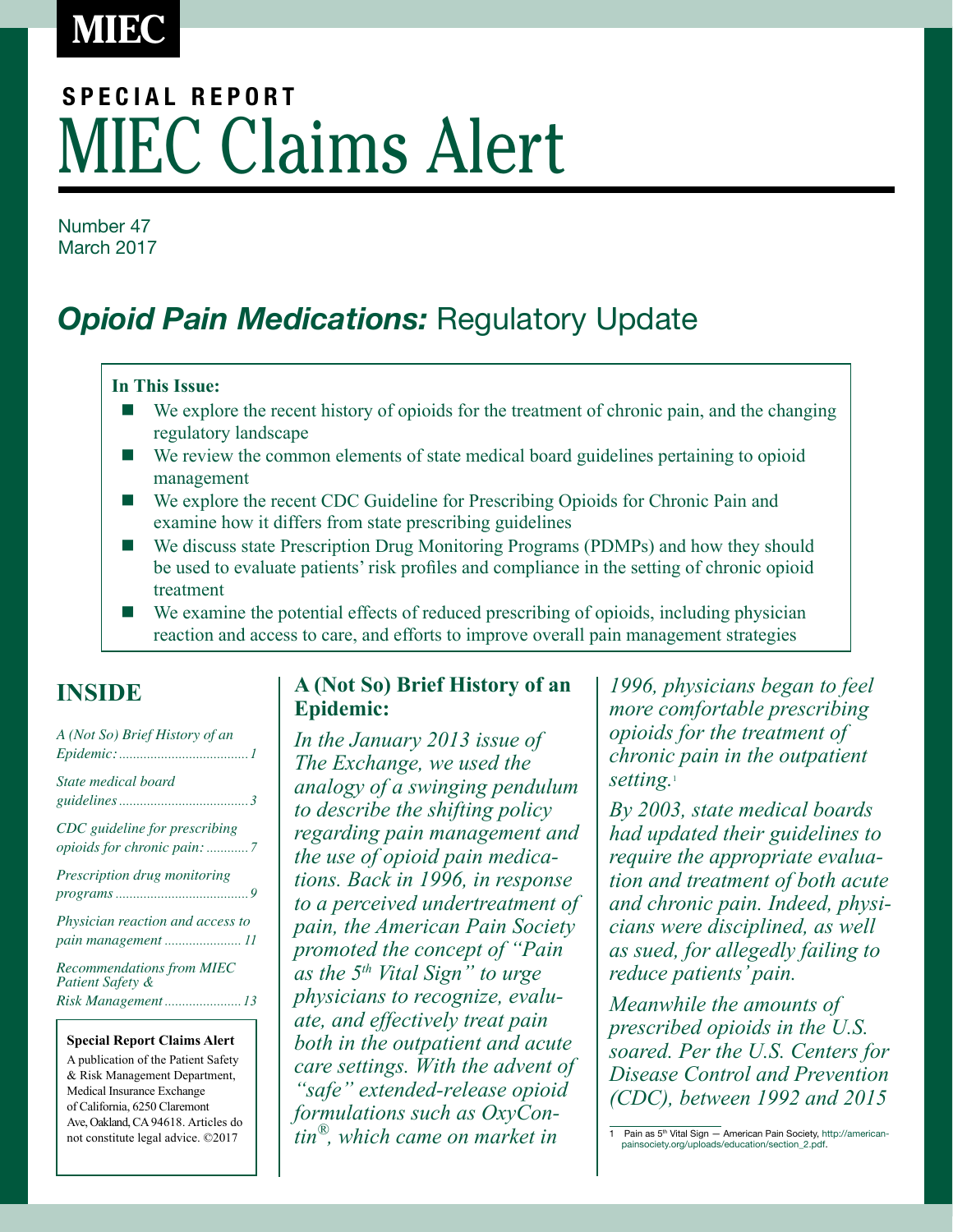*total opioid prescriptions increased from 112 million to 249 million. Along with increasing prescriptions, the number of adverse events rose dramatically. From 1999 to 2014, over 165,000 deaths occurred from overdoses related to prescription opioids. The rate of fatal overdoses of prescription opioids has quadrupled since 1999, and there were over 14,000 deaths related to prescription opioids in 2014 alone. By 2014 it was estimated almost 2 million individuals abused or were dependent on opioids.*<sup>2</sup>

*In 2013 we reported that the national policy towards opioids was shifting, partly in response to a November 2011 declaration by the (CDC) that prescription drug abuse had become a "national epidemic."*<sup>3</sup>

*In Spring 2013, the Federation of State Medical Boards (FSMB) released its revised Model Policy for the Use of Controlled Substances for the Treatment of Pain, which in turn led to the updating of state medical board guidelines. The updated guideline, while still recommending that physicians recognize and treat legitimate pain, added several recommendations to minimize the potential for abuse and diversion of nar-*

*Meanwhile, authorities were significantly stepping up their discipline, and even criminal prosecution, of physicians for overprescribing opioid pain medications. Beginning in 2013, the DEA Diversion Office, which initially had pursued large-scale pharmaceutical distributors, refocused their efforts on physicians, pharmacists, and smaller organizations.*<sup>4</sup>

*As we begin 2017, it is now safe to say that the pendulum has fully swung. The increased prosecution and discipline of physicians has continued. In February 2016, a Southern California physician was convicted of second-degree murder and sentenced to 30 years to life in prison for the deaths of three patients from opioid overdose. This was the first time a physician had been convicted of murder in relation to prescribing pain medications.*<sup>5</sup>

*Here are some other pivotal events in 2016 that marked the changing national attitude towards opioid pain medications and the management of chronic pain:*

*March 15, 2016 — The CDC released its Guideline for Prescribing Opioids for Chronic Pain, which endorses ever tighter restrictions on the use of opioid pain medications outside of active cancer treatment, palliative care, and end-of-life care.*

*March 18, 2016 — The Department of Health and Human Services (HHS) released its National Pain Strategy, intended to recognize that access to safe and effective treatment of pain is a public health priority, and an essential part of addressing the opioid epidemic along with efforts to curb inappropriate opioid prescribing and use practices. The HHS strategy is intended to be used along with safer prescribing practices, such as those recommended by the CDC.*

*March 22, 2016 — The Federal Drug Administration (FDA) announced required "black box" warnings on all immediate-release opioids regarding the serious risks of misuse, abuse, addiction, overdose and death associated with those medications.*<sup>6</sup>

*June 2016 — The American Medical Association recommended dropping the concept of "pain as the 5th vital sign" and passed several other resolutions to reduce the* 

<sup>2</sup> CDC statistics,[http://www.cdc.gov/drugoverdose/data/](http://www.cdc.gov/drugoverdose/data/index.html) [index.html.](http://www.cdc.gov/drugoverdose/data/index.html) 3 CDC press release November 1, 2011 — Prescription

Painkiller Overdoses at Epidemic Levels, [https://www.cdc.](https://www.cdc.gov/media/releases/2011/p1101_flu_pain_killer_overdose.html) [gov/media/releases/2011/p1101\\_flu\\_pain\\_killer\\_overdose.](https://www.cdc.gov/media/releases/2011/p1101_flu_pain_killer_overdose.html) [html.](https://www.cdc.gov/media/releases/2011/p1101_flu_pain_killer_overdose.html)

*cotic pain medications, and to recognize and prevent the use of them outside legitimate medical purposes.*

<sup>4</sup> Bernstein, Larry and Higham, Scott,"Investigation: The DEA slowed enforcement while the opioid epidemic grew out of control." *Washington Post*, October 22, 2016. 5 Gerber, Marisa,"Doctor convicted of murder for patients'

drug overdoses gets 30 years to life in prison." *Los Angeles Times*, February 6, 2016.

<sup>6</sup> FDA news release March 22, 2016 — FDA announces enhanced warnings for immediate-release opioid pain medications related to risk of misuse, abuse, addiction, overdose and death, [http://www.fda.gov/NewsEvents/](http://www.fda.gov/NewsEvents/Newsroom/PressAnnouncements/ucm491739.htm) [Newsroom/PressAnnouncements/ucm491739.htm](http://www.fda.gov/NewsEvents/Newsroom/PressAnnouncements/ucm491739.htm).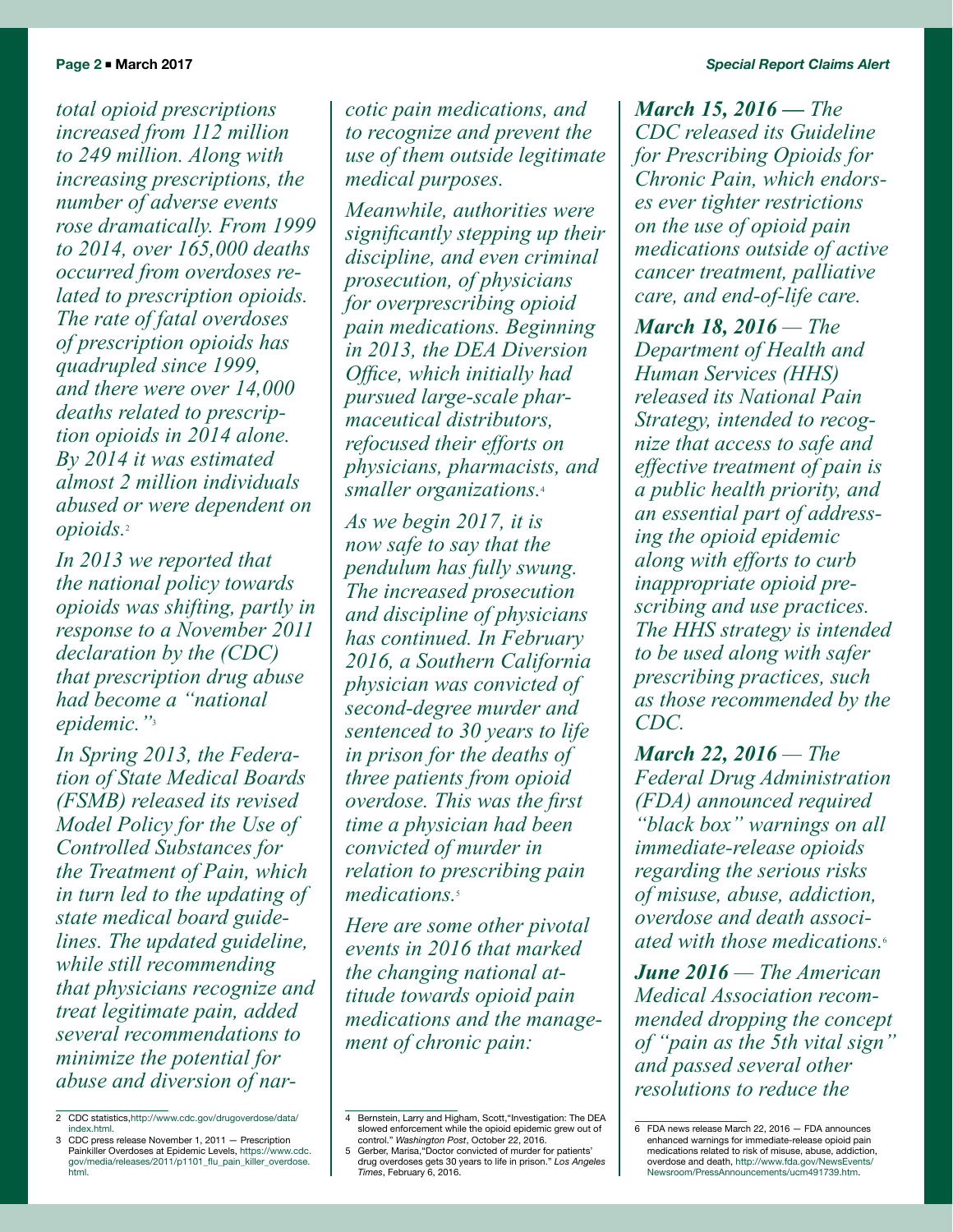#### <span id="page-2-0"></span>*prescription of opioid pain medications.*<sup>7</sup>

*August 2016 — The U.S. Surgeon General sent a letter to every physician in the nation urging them to reduce opioid addiction by educating themselves on safe and effective pain management, including following the CDC guideline; screening patients for opioid use disorder and providing evidence-based addiction treatment; and treating addiction as a chronic illness. Additionally, physicians were provided with a pocket guide on safe prescribing, and they were asked to take an online pledge to "turn the tide" on the opioid crisis.*<sup>8</sup>

*Meanwhile, a series of highprofile deaths from opioid overdose helped to publicize the national war on opioid abuse, including the April 2016 death of an iconic musician which shocked the country and brought the scale of the opioid abuse epidemic into focus.*

*Since that time, it has been difficult to read the news without encountering a story about the dangers of opioid abuse and the perceived need for large-scale reform in pain management. Recently, the national discussion has spread from the epidemic of overdose-related injuries and* 

# *deaths, to the lifelong affliction of opioid addiction.*

*In this issue of The Exchange, we explore the recent updates to pain management guidelines, including the current state medical board guidelines, the updated CDC guideline, and provide MIEC's recommendations for best practices to improve patient care and reduce liability when prescribing opioids for chronic pain management.*

# **State Medical Board Guidelines**

Virtually all states maintain written prescribing policies that not only serve as guidelines for safe management of opioid pain medications, but also provide the legal basis under which state medical boards investigate and discipline physicians for their prescribing practices.

Recently, there have been instances of physicians also being held criminally liable under federal drug laws, for failing to meet their state's prescribing standards. The Controlled Substances Act (CSA) (21 USC 841(a)) generally does not apply to health care providers, unless it can be demonstrated that the provider's conduct fell "outside the usual course of professional practice." Penalties for violation of the CSA can include seizure of personal assets, loss of medical license, and prison

sentences ranging from 20 years to life in cases of serious bodily injury (including hospitalization, or even serious withdrawal syndrome) or death.

In 2016 two Idaho physicians were convicted under the CSA, after the prosecution applied the Idaho Board of Medicine guidelines to demonstrate that their management of opioids failed to meet those guidelines, and thus fell outside the usual course of professional practice for physicians. Both physicians are awaiting criminal sentencing.

The Federation of State Medical Boards (FSMB) issued its updated Model Policy for opioid management in 2013, and this resulted in individual states updating their own policies and guidelines.

The FSMB Model Policy was developed to address several perceived shortcomings in the management of pain, and to make it clear that the following shortcomings would constitute a departure from accepted best clinical practices:

- Inadequate attention to initial assessment to determine if opioids are clinically indicated and to determine risks associated with their use in a patient
- Inadequate monitoring during the use of potentially abusable medications

Anson, Pat, "AMA Drops Pain as Vital Sign," Pain News Network, June 16, 2016, [https://www.painnewsnetwork.](https://www.painnewsnetwork.org/stories/2016/6/16/ama-drops-pain-as-vital-sign) [org/stories/2016/6/16/ama-drops-pain-as-vital-sign](https://www.painnewsnetwork.org/stories/2016/6/16/ama-drops-pain-as-vital-sign).

Surgeon General Letter to Physicians, Turn the TideRx, August 2016, [http://turnthetiderx.org](http://turnthetiderx.org/%23).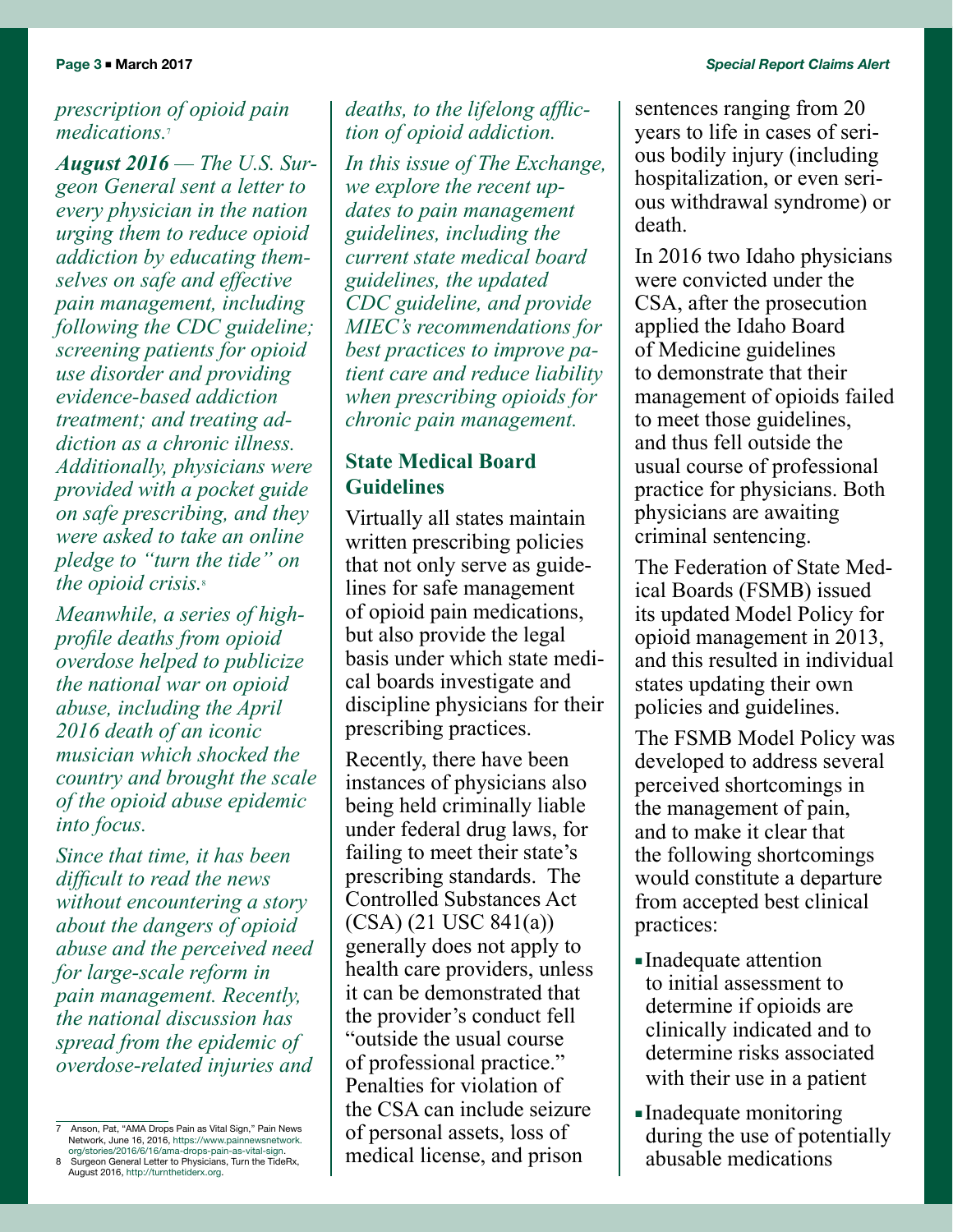- Inadequate attention to patient education and informed consent
- Unjustified dose escalation without adequate attention to risks or alternative treatments
- Excessive reliance on opioids, particularly highdose opioids, for chronic pain management
- Not making use of available tools for risk mitigation

The FSMB Model Policy includes the following recommendations, many of which have been incorporated into state board guidelines:

# **Understanding pain:**

 Understand the relevant pharmacologic and clinical issues, risks and benefits for individual patients

## **Patient evaluation and risk stratification:**

- Conduct a good faith exam, review of systems, lab studies
- Evaluate effects of pain on activities of daily living
- Review prior records to verify patient's history
- Conduct a social and vocational assessment, talk with family and evaluate support systems
- Evaluate personal/family history of drug/alcohol abuse, consultation with addiction specialist or

enrollment in rehab program if appropriate

- Use a validated screening tool (Screener and Opioid Assessment for Patients with Pain, Opioid Risk Tool) to determine level of risk
- Perform a mental health screening/assessment
- Confirm verbal history by reviewing records
- Check state prescription monitoring database

# **Development of treatment plan and goals:**

- Reasonable improvements in pain and functioning
- Improving pain-associated symptoms such as sleep disturbances, depression
- Avoiding excessive use of medications

# **Informed consent and treatment agreement:**

- Discuss anticipated benefits and risks including tolerance, dependence, addiction, and overdose
- Discuss the limited evidence of the benefit of long-term opioids
- Explain the office policy on prescribing, refills, replacement of lost/stolen medications
- Require patients to sign a treatment agreement ("pain management contract") outlining physician and

patient responsibilities for ongoing treatment

# **Initiating an opioid trial:**

- Consider safer alternatives before starting opioid therapy
- Initiate a trial course of opioids for 90 days or less
- For opioid naïve patients, begin with the lowest possible dose while titrating to effect
- Begin with short-acting opioids before considering long-acting/extendedrelease opioids, if indicated

## **Ongoing monitoring and adapting the treatment plan:**

- Regularly review patients' progress while on opioids
- See patients more frequently when initiating or increasing opioids
- Obtain information from collateral sources such as family members or state PDMP
- $\blacktriangleright$  Follow the "5 A's" to determine success of the treatment plan:
	- Analgesia- reduction in level of pain
	- Activity- increased level of function
	- Adverse effects- any significant side effects or adverse events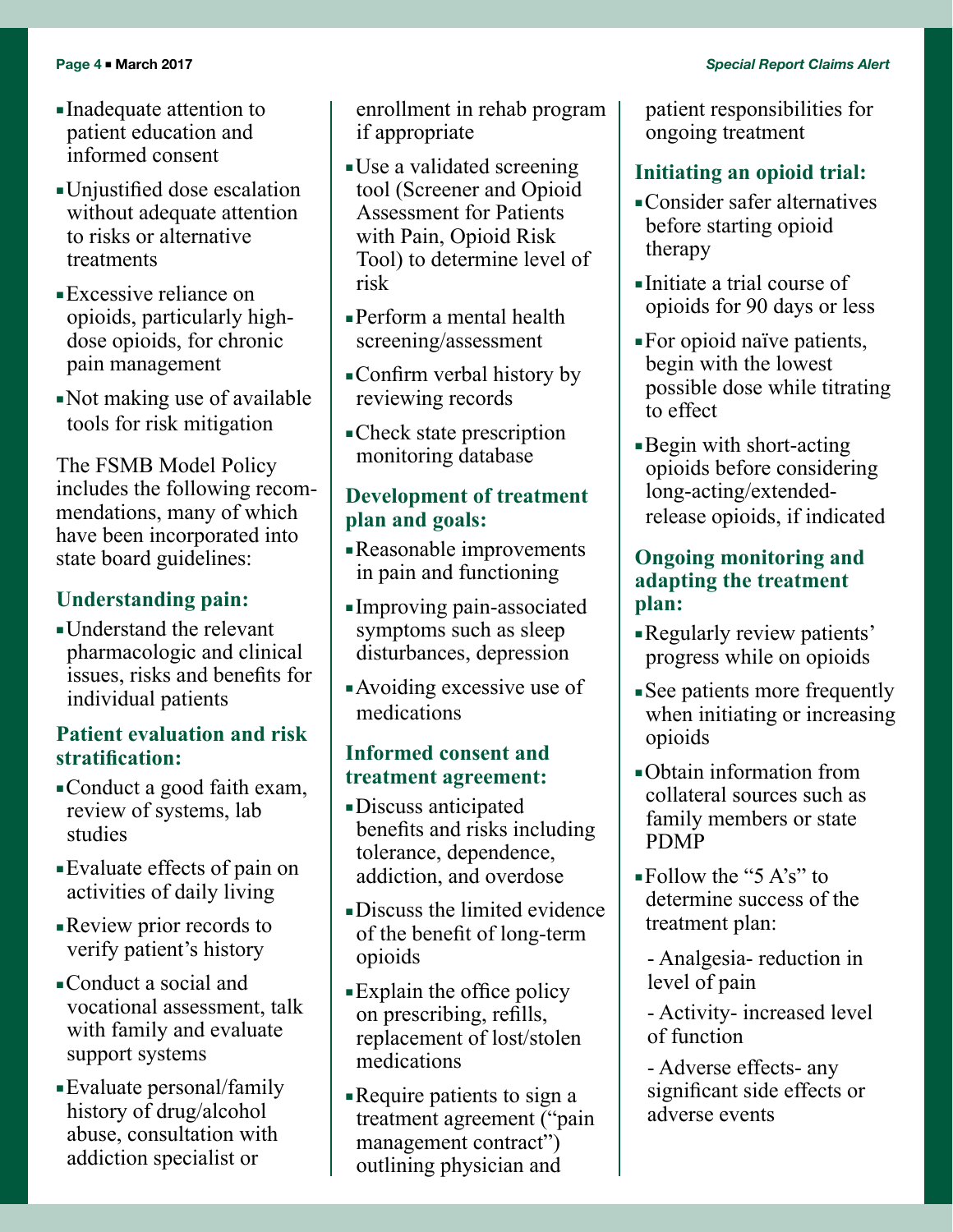#### **Page 5** n **March 2017** *Special Report Claims Alert*

-Aberrant behaviorevidence of substance abuse or intoxication

- Affect- patient's mood

#### **Periodic drug testing:**

- Screen for appropriate levels of the prescribed opioid to confirm compliance
- Confirm the absence of nonprescribed medications or illicit drugs
- Urine testing is preferred

#### **Consultation and referral:**

- Seek consultation or referral to pain management, mental health, or addiction specialist as needed
- Know the treatment options for opioid addiction

# **Discontinuing opioid therapy:**

- Discontinue treatment for resolution of the underlying condition, intolerable side effects, inadequate analgesic effect, failure to improve quality of life, deteriorating function, or aberrant use
- Initiate a safe tapering regimen if the patient is physically dependent on medications
- Continue opioid treatment only if the patient has demonstrated a benefit, including functional improvement

#### **Medical records:**

Maintain complete records including medical history, physical exam, lab results, results of opioid risk assessment, detailed medication records, patient instructions, informed consent discussion, signed consent form, treatment agreement, consultations or evaluations by specialists

#### **Compliance with controlled substance laws and regulations:**

Maintain a current DEA registration and state licensure

#### The full FSMB model policy can be found here:

*[http://www.fsmb.org/Media/Default/](http://www.fsmb.org/Media/Default/PDF/FSMB/Advocacy/pain_policy_july2013.pdf) [PDF/FSMB/Advocacy/pain\\_policy\\_](http://www.fsmb.org/Media/Default/PDF/FSMB/Advocacy/pain_policy_july2013.pdf) [july2013.pdf](http://www.fsmb.org/Media/Default/PDF/FSMB/Advocacy/pain_policy_july2013.pdf)*

For information on opioid prescribing guidelines in the states in which MIEC insures, see **Table 1.**

**Table 1**

#### **Alaska:**

The Alaska State Medical Board substantially updated its Policies and Procedures for prescribing controlled substances in November 2015. In addition to the practice guidelines established in 1997, the document added language from the FSMB regarding departure from best clinical practices.

In August 2016, the Board added the CDC guideline to the available tools for risk mitigation which prescribers must use under the Policies and Procedures.

*[https://www.commerce.alaska.gov/web/portals/5/pub/med\\_guide\\_prescribing\\_controlled\\_substances.pdf](https://www.commerce.alaska.gov/web/portals/5/pub/med_guide_prescribing_controlled_substances.pdf)*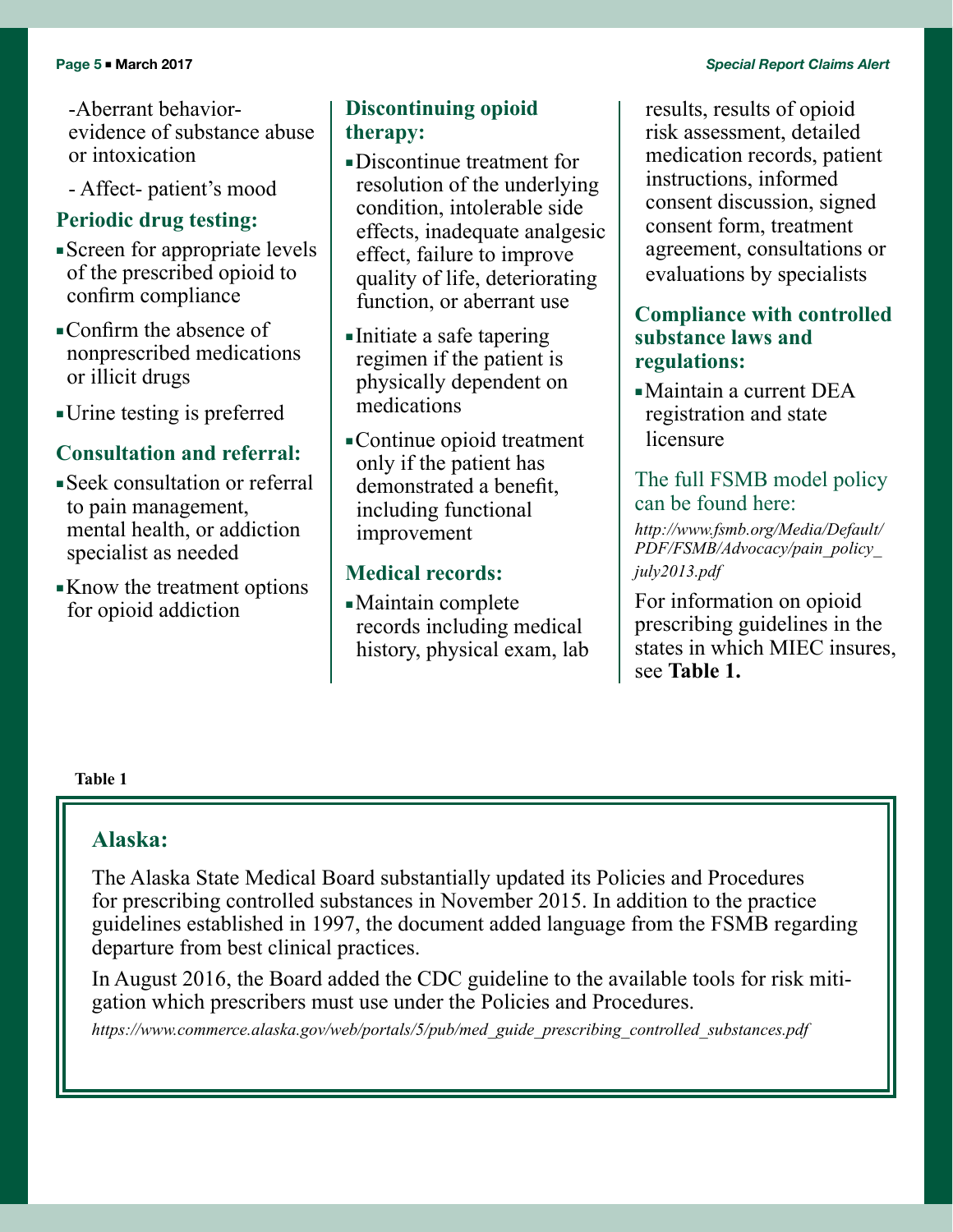#### **Table 1,** *continued*

#### **California:**

The Medical Board of California (MBC) adopted all of the recommendations set forth by the FSMB when it revised its Guidelines for Prescribing Controlled Substances for Pain in November 2014.

The MBC recommends that physicians "proceed cautiously" once patients reach a daily dose of 80 MME/day or greater, and that referral to an appropriate specialist be considered before further increasing the dose.

*[http://www.mbc.ca.gov/licensees/prescribing/pain\\_guidelines.pdf](http://www.mbc.ca.gov/licensees/prescribing/pain_guidelines.pdf)*

# **Hawaii:**

The Hawaii Board of Medical Examiners (BME) has not updated its guidelines since the updated FSMB model policy. Pursuant to the Uniform Controlled Substances Act, the BME established its pain management guidelines in 2006:

*[http://files.hawaii.gov/dcca/pvl/news-releases/medical\\_announcements/pain\\_management\\_guidelines.pdf](http://americanpainsociety.org/uploads/education/section_2.pdf)*

There are two bills pending in the HI state legislature which, if passed during the 2017 session, would significantly amend the existing Uniform Controlled Substances Act. SB798 would require any prescriber of a narcotic medication to establish a written pain management agreement with any existing patient prescribed a narcotic for chronic pain for 3 months or more, or with any new patient being prescribed a narcotic at the initial visit. The pain management agreement would have several required components, including informed consent, random pill counts, and urine drug testing at least three times per year.

SB1229 would establish a drug take-back program and minimum CME requirements; require narcotic prescribers to register with and obtain patient information from the PDMP before prescribing narcotics; require the use of a pain management agreement; and create immunity for those who provide an opioid antagonist in the setting of overdose.<sup>9</sup>

#### **Idaho:**

The Idaho Board of Medicine updated its Policy for the Use of Opioid Analgesics in the Treatment of Chronic Pain in September 2013. The policy essentially adopted the FSMB model policy in its entirety.

*[https://bom.idaho.gov/BOMPortal/BOM/PDF%20FORMS/ModelPolicyUseofOpioidAnalgesicsinTreatmen](https://bom.idaho.gov/BOMPortal/BOM/PDF%20FORMS/ModelPolicyUseofOpioidAnalgesicsinTreatmentofChronicPain.pdf)[tofChronicPain.pdf](https://bom.idaho.gov/BOMPortal/BOM/PDF%20FORMS/ModelPolicyUseofOpioidAnalgesicsinTreatmentofChronicPain.pdf)*

9 Hawaii SB798, SB1229, [http://www.capitol.hawaii.gov/measure\\_indiv.aspx?billtype=SB&billnumber=1229](http://www.capitol.hawaii.gov/measure_indiv.aspx?billtype=SB&billnumber=1229) [http://www.capitol.hawaii.gov/measure\\_indiv.aspx?billtype=SB&billnumber=798.](http://www.capitol.hawaii.gov/measure_indiv.aspx?billtype=SB&billnumber=798)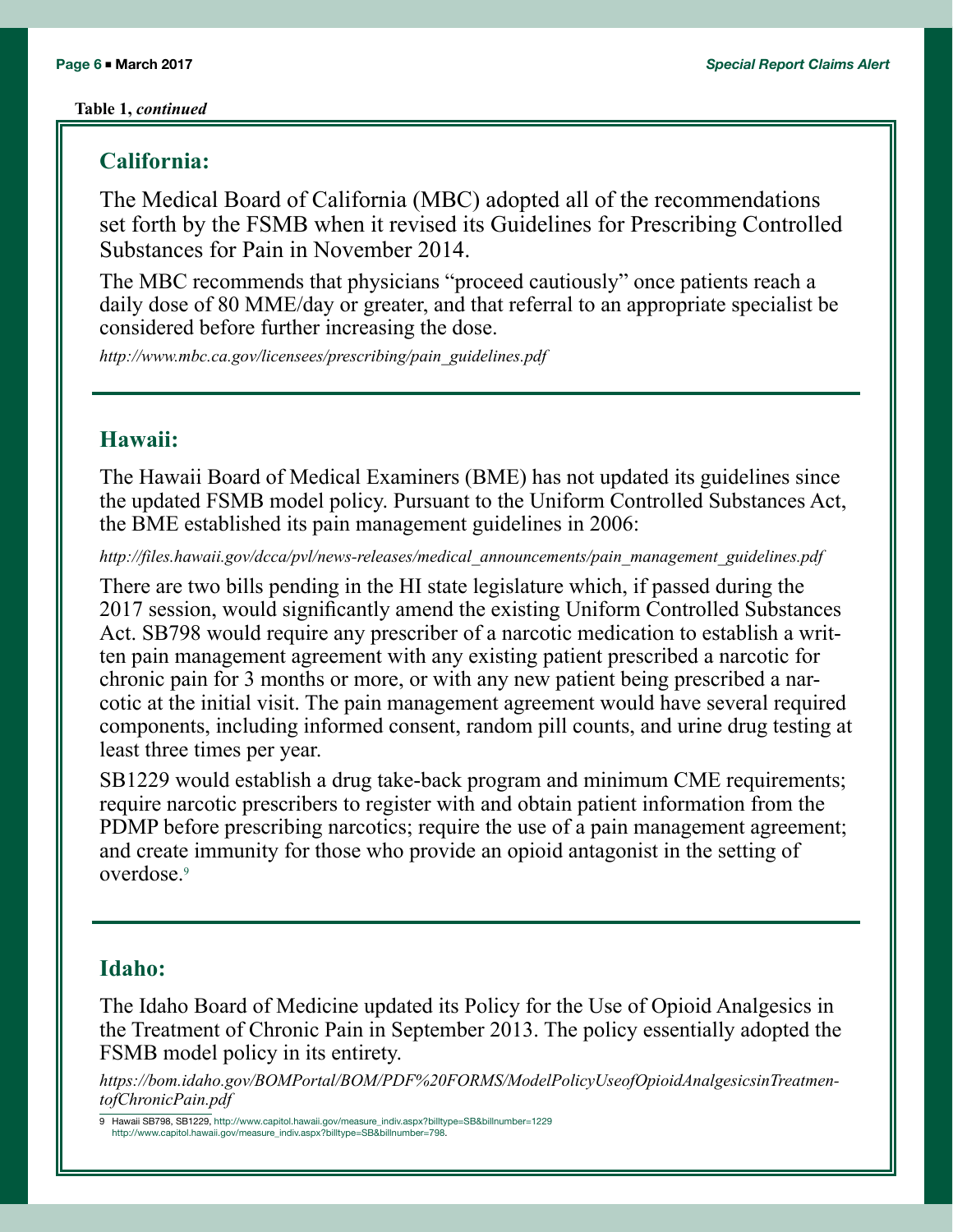#### <span id="page-6-0"></span>**CDC Guideline for Prescribing Opioids for Chronic Pain**

The CDC guideline, released in March 2016, focuses on reducing the overall prescription of opioids, particularly for chronic pain. The guideline consists of 12 individual recommendations, but they essentially rely on three principles:

#### **"Use non-opioid thera-**

**pies"**- Non-opioid treatment is preferred for chronic pain outside of cancer, palliative care, and end-of-life care.

**"Start low and go slow"**- When choosing opioids, providers should prescribe the lowest possible effective dose to avoid opioid use disorder and overdose.

**"Follow up"**- Providers should always exercise caution and closely monitor patients when prescribing opioids.

The specific recommendations are as follows:

#### **Determining when to initiate or continue opioids for chronic pain:**

The dosage recommendations for exercising caution are lower than older opioid prescribing guidelines. Higher doses of opioids are associated with higher risk of overdose and death; even relatively low doses of 20-50 morphine milligram equivalents (MME) per day increase risk.

- 1) Nonpharmacologic therapies (such as physical therapy, cognitive behavioral therapy, weight loss, or certain interventional procedures) and non-opioid pharmacologic therapies (such as anti-inflammatories) are preferred for chronic pain. Do not use opioids routinely for chronic pain; consider opioid therapy only if the expected benefits for both pain and function are expected to outweigh risks to the patient. When opioids are used, combine them with nonpharmacologic or non-opioid pharmacologic therapy, as appropriate, to provide greater benefits.
- 2) Establish treatment goals with all patients, including realistic goals for pain and function, and consider how to discontinue therapy if risks outweigh benefits.
- 3) Discuss risks and realistic benefits of opioid therapy with patients, as well as patient and clinician responsibilities for managing therapy before starting, and periodically during, opioid therapy.

#### **Opioid selection, dosage, duration, follow-up and discontinuation:**

The guideline provides more specific recommendations compared to previous guidelines on monitoring and discontinuing opioids when risks and harms outweigh benefits.

- 4) At the beginning of opioid therapy for chronic pain, prescribe immediate-release opioids instead of extended-release or long-acting opioids, such as methadone, transdermal fentanyl, and extended-release versions of opioids such as oxycodone, oxymorphone, hydrocodone, and morphine.
- 5) Prescribe the lowest effective dosage and use caution when prescribing opioids at any dosage. Carefully reassess risk and benefits when increasing dosage to 50 morphine milligram equivalents (MME) or more per day and avoid increasing dosage to 90 MME or more per day.
- 6) Limit the duration of opioid prescriptions for acute pain. Typically, three days' worth of medication is sufficient, and more than seven days' worth is rarely needed.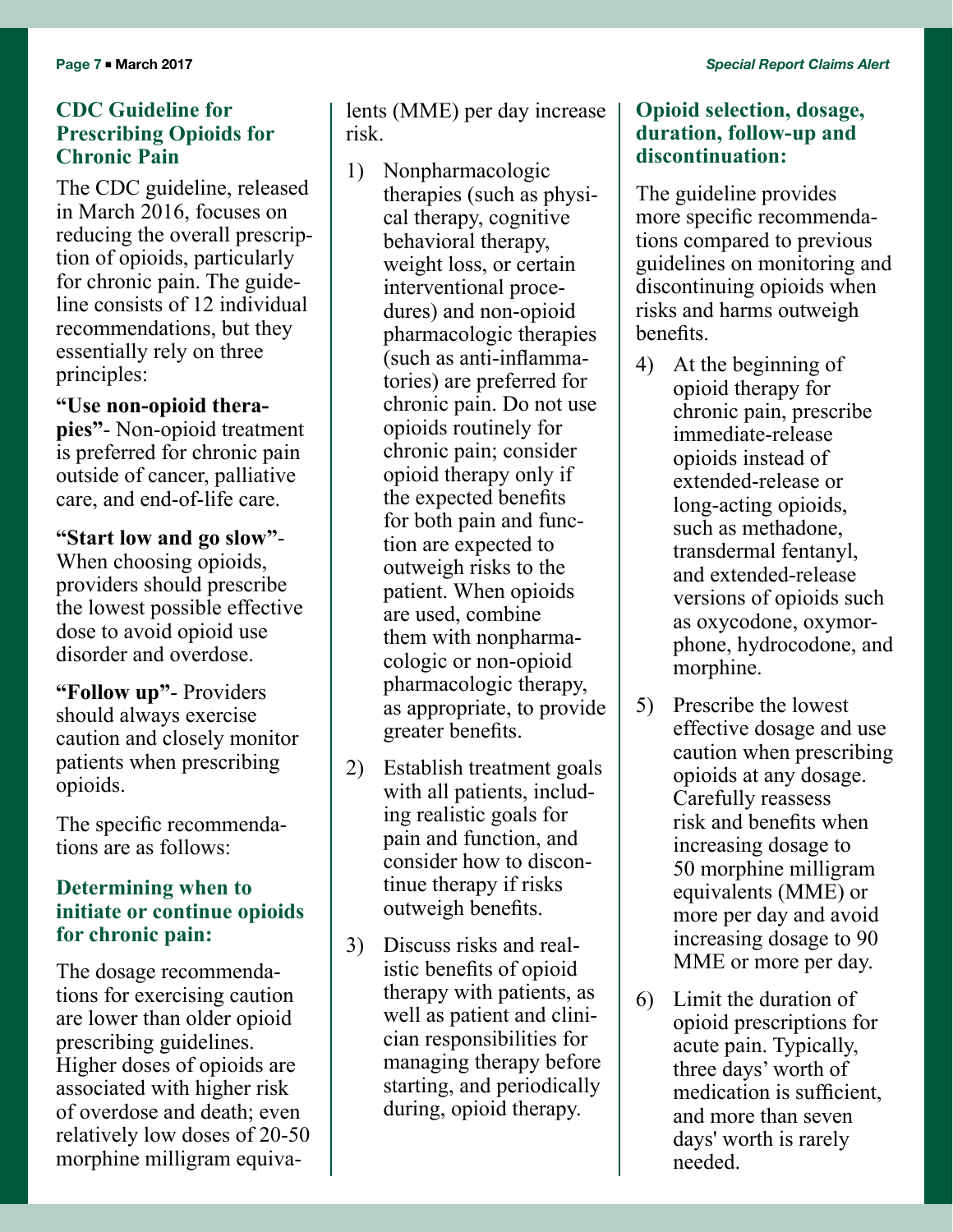7) Evaluate benefits and harms with patients as early as one week and no more than four weeks after starting therapy for chronic pain or escalating doses, and again after no more than three months. Taper dosages or discontinue opioids if necessary.

#### **Assessing risk and addressing harms of opioid use:**

Previous guidelines focused safety precautions on "high risk patients." However, the CDC argues that opioids pose risk to all patients, and currently available tools cannot rule out risk for abuse or other serious harm. The CDC guideline provides recommendations on providing safer care for all patients including the use of recent technological advances, such as state prescription drug monitoring programs.

8) Incorporate into the opioid therapy management plan strategies to mitigate risk, including considering offering naloxone when factors that increase risk for overdose are present, such as a history of overdose or substance abuse, concurrent benzodiazepines, or opioid dosages over 50 MME/day. Before starting and periodically during opioid therapy,

evaluate risk factors for addiction or overdose.

- 9) Use your state prescription drug monitoring program (PDMP) data to see whether a patient is getting opioids from other providers at dosages, or in combinations with other drugs, that create a high risk of overdose. Review PDMP data every 3 months during treatment.
- 10) Order urine drug testing before starting opioid therapy and consider repeating at least annually during treatment.
- 11) Avoid prescribing opioid pain medication and benzodiazepines at the same time whenever possible.
- 12) Offer or arrange evidence-based treatment for patients with opioid use disorder.

#### Further information regarding the CDC guideline can be found here:

#### *[http://www.cdc.gov/drugoverdose/](http://www.cdc.gov/drugoverdose/index.html) [index.html](http://www.cdc.gov/drugoverdose/index.html)*

Importantly, the CDC guideline is not prescriptive; that is, it provides voluntary recommendations for managing opioid therapy but does not impose any requirements on providers. However, there are several reasons physicians should follow the guideline in clinical practice.

First, the CDC guideline has been publicized to the extent that lay jurors, most of whom have likely heard of the guideline, may not fully appreciate the differences between those voluntary recommendations, requirements under state law, and the community standard of care. Furthermore, the extent of recent media coverage on the opioid epidemic has been such that it is becoming increasingly difficult to find jurors who are impartial on the subject. Current clinical guidelines do not define the standard of care and may not have been in place at the time care was rendered. However, in litigation, plaintiff attorneys are increasingly attempting to present updated guidelines as evidence of standard of care or "safety rules," so that they may demonstrate a departure from recommendations intended to protect the safety of patients.

Secondly, since the release of the CDC guideline, some states have proposed legislation to codify various individual CDC recommendations into legal requirements, similar to how state guidelines have been used.

Thirdly, health insurers may begin using the CDC recommendations as a basis for treatment authorization.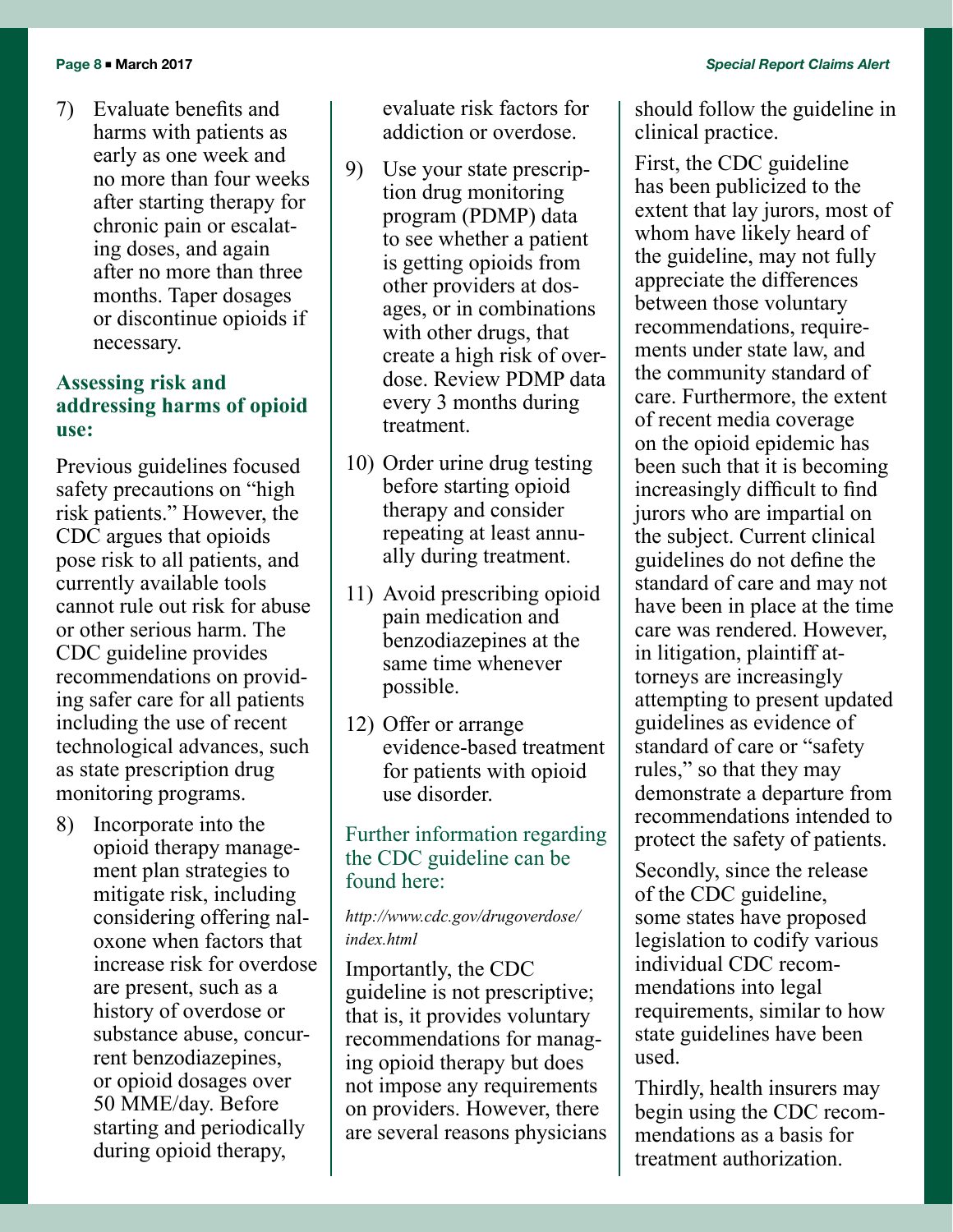<span id="page-8-0"></span>MIEC recommends that prescribers become familiar with both state medical board guidelines and the CDC guideline, and that the most stringent recommendations be followed when the state and federal guidelines are inconsistent. At a minimum, as described above, prescribers must follow applicable state law and prescribing standards to avoid licensure action and/ or criminal prosecution.

MIEC recommends that physicians learn and always remain in compliance with prescribing guidelines set by their state medical board. The CDC guideline should be followed if feasible, and any deviation from the recommendations in any guideline should be accompanied by thorough documentation of the reasons why.

# **Prescription Drug Monitoring Programs**

Current prescribing guidelines encourage the reliance on state Prescription Drug Monitoring Programs (PDMPs) to check patients' compliance with prescribing regimens, and to ensure that patients are not obtaining pain medications from multiple providers. Some states are also beginning to enact laws requiring physicians to register with the PDMP and/ or obtain reports on patients prior to prescribing controlled substances.

State PDMPs store prescription information for dispensed Schedule II, III, and IV controlled substances. The databases generally contain the following information: patient name, patient date of birth, patient address, prescriber name, prescriber DEA number, pharmacy name, pharmacy license number, date prescription was

dispensed, prescription number, drug name, drug quantity and strength, and number of refills remaining.

Importantly, PDMPs allow prescribing providers who are registered with the system to request a Patient Activity Report (PAR) for a patient, which will reflect all controlled substances prescribed to that patient including those from other providers. Patients can request copies of their PAR directly from the PDMP.

Importantly, state PDMP information is also used by licensing and law enforcement authorities to assist in the investigation and/or prosecution of physicians based on their individual prescribing histories.

Currently, all states with exception of Missouri and the District of Columbia have active PDMPs. For PDMP information for the states in which MIEC insures, see **Table 2.** 

#### **Table 2**

#### **Alaska:**

Alaska requires both pharmacies and dispensing practitioners to report all controlled substances dispensed during the previous month, other than those administered to a patient at a health care facility. Reports of the previous month's substances must be made by the fifth day of each month.

SB74, which was recently passed by the Alaska legislature and will take effect on July 17, 2017, requires all physicians to register with the PDMP and to review PDMP information before dispensing, prescribing, or administering a Schedule II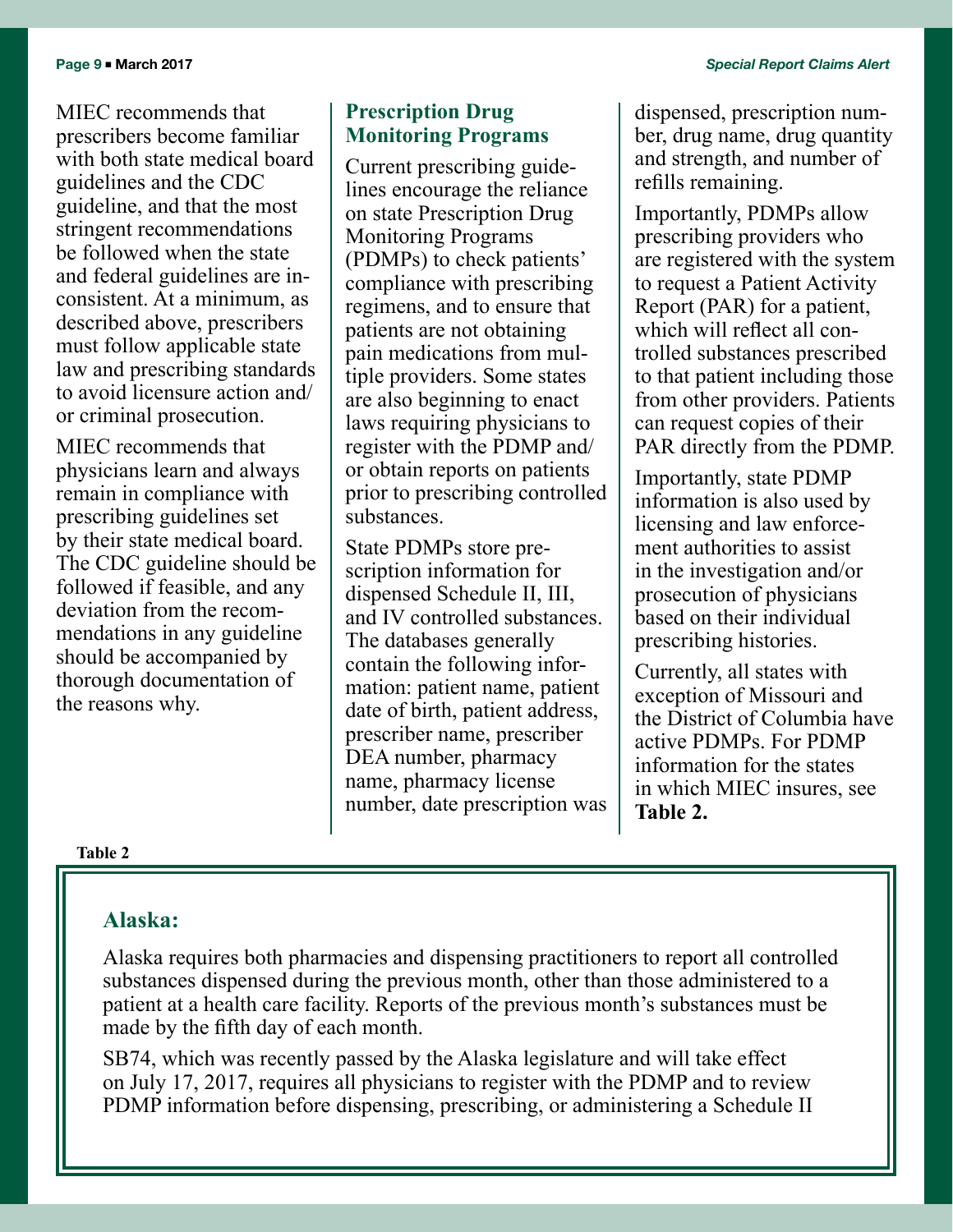#### **Table 2,** *continued*

or III controlled substance. Exceptions include medications provided in an inpatient setting; at the scene of an emergency, or in an ambulance or ER; immediately before, during, or within the first 48 hours after surgery or a medical procedure; in a hospice or nursing home with an in-house pharmacy; or in a non-refillable quantity lasting no more than 3 days.<sup>10</sup>

Alaska physicians can learn more about Alaska's PDMP (AKPDMP) at:

https://www.commerce.alaska.gov/web/cbpl/ProfessionalLicensing/BoardofPharmacy/PrescriptionDrugMonitoringProgram.aspx

## **California:**

In 1999 the Controlled Substance Utilization Review and Evaluation System (CURES) replaced the Triplicate Prescription Program in California as the state's PDMP. The program, operated by the Department of Justice, added a searchable client-based resource in 2009. CURES 2.0 was released in July 2015, with a streamlined registration process and several system upgrades.

CA Health and Safety Code Section 11165.1 requires health care practitioners authorized to prescribe, order, administer, furnish, or dispense scheduled controlled substances must submit a CURES 2.0 registration application to the Department of Justice before July 1, 2016, or upon receipt of a DEA registration. Thus, all prescribing physicians in California should now be registered with CURES 2.0. Existing registrants with CURES 1.0 are automatically registered, but will be asked to change their password after the initial login.

To register with CURES, complete the online registration form at the following address:

*[https://cures.doj.ca.gov/registration/confirmEmailPnDRegistration.xhtml](https://cures.doj.ca.gov/registration/confirmEmailPnDRegistration.xhtml )*

Senate Bill 482, recently signed into law by Governor Brown on September 27, 2016, requires California doctors and nurses to check the CURES database for signs of abuse when initially prescribing opioid pain medications, as well as steroids, sleep aids and psychiatric medications. The law, which is not yet in effect, will require providers to recheck the database every four months for if the medication is continued.

California physicians can learn more about CURES at: *<https://oag.ca.gov/cures>*

<sup>10</sup> Alaska SB74, [http://www.akleg.gov/basis/get\\_bill.asp?session=29&bill=sb++74](http://www.akleg.gov/basis/get_bill.asp?session=29&bill=sb++74).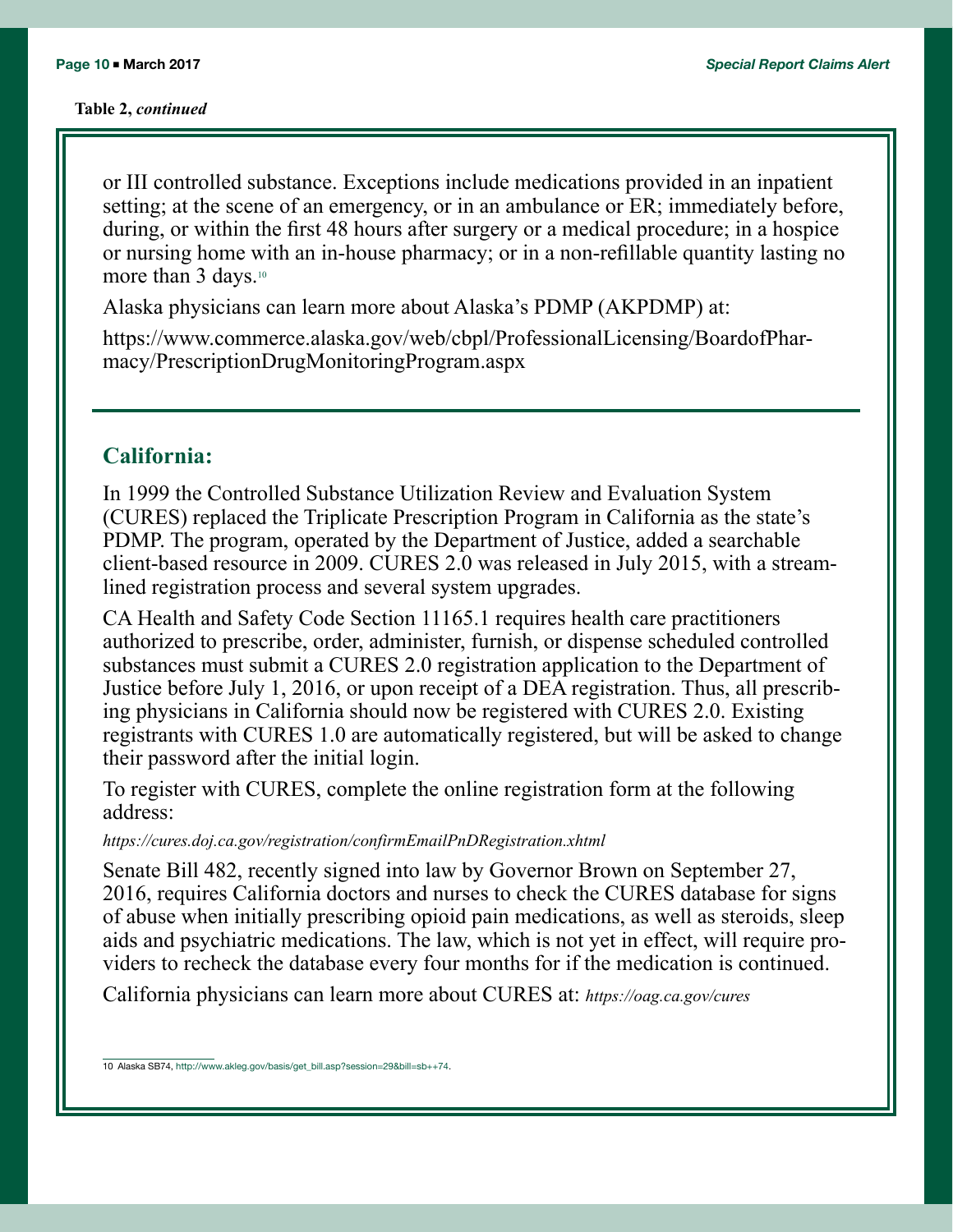#### <span id="page-10-0"></span>**Table 2,** *continued*

#### **Hawaii:**

Hawaii has no requirements for minimal use of their PDMP, although physician participation is highly encouraged. As we noted, pending legislation in Hawaii would require providers to register for and use the PDMP before prescribing controlled substances to patients.

Hawaii physicians can learn more about Hawaii's PDMP (RxSentry) at: *<https://hipdmp-ph.hidinc.com/hilogappl/bdhipdmqlog/pmqhome.html>*

#### **Idaho**

Effective July 1, 2014, every prescriber must annually register with the ID Board of Pharmacy to obtain online access to the state PDMP. Idaho does not require physicians to check the PDMP before prescribing controlled substances.

Idaho physicians can learn more about Idaho's PDMP (AWARxE) at:

*<https://bop.idaho.gov/pmp/>*

#### **Physician Reaction and Access to Pain Management**

The recent "war" on opioids, and the regulatory approach to addressing the challenges of pain management, have been met with mixed reactions from physicians.

The CDC guideline, in particular, has been met with some criticism. The CDC guideline was based, in part, on a systematic review of research studies which concluded that evidence is limited as to the long-term benefits of opioid therapy for chronic pain, but that evidence did show a dose-dependent risk of serious harm with chronic opioid therapy. Critics have pointed

out that the research evidence for pain management in general is very limited; thus, the absence of evidence on the therapeutic value of opioids is not due to a lack of benefit, but rather to a lack of research.

Another controversial issue with the CDC guideline is the inclusion of opioid dosage thresholds (50 and 90 MME/day), as well as duration thresholds for acute pain (3 and 7 days). Dosage thresholds require providers to calculate a patient's total daily dosage and then convert that into MME, which is a process that could be prone to error. Additionally, there

is concern that providers will have difficulty establishing the "lowest effective dosage" in certain patients while effectively treating pain, particularly given the paucity of clinical data available on the effectiveness of opioid pain medications.11

Anecdotally, MIEC has encountered many physicians in the primary care setting who are no longer providing any opioid pain medications, because of both the tightening guidelines around management and a perceived shortage of specialty Pain

<sup>11</sup> Duensing JD, Katie, Goldstein MSW, Amy et al.,"Opioid Dosage & Morphine Equivalency: Implications for Meeting the Standard of Care when Comparing CDC Recommendations to State Policies," State Pain Policy Advocacy Network, September 2016, [http://www.aapainmanage.](http://www.aapainmanage.org/wp-content/uploads/Opioid-Dosage-and-Morphine-Equivalency2.pdf ) [org/wp-content/uploads/Opioid-Dosage-and-Morphine-](http://www.aapainmanage.org/wp-content/uploads/Opioid-Dosage-and-Morphine-Equivalency2.pdf )[Equivalency2.pdf](http://www.aapainmanage.org/wp-content/uploads/Opioid-Dosage-and-Morphine-Equivalency2.pdf ).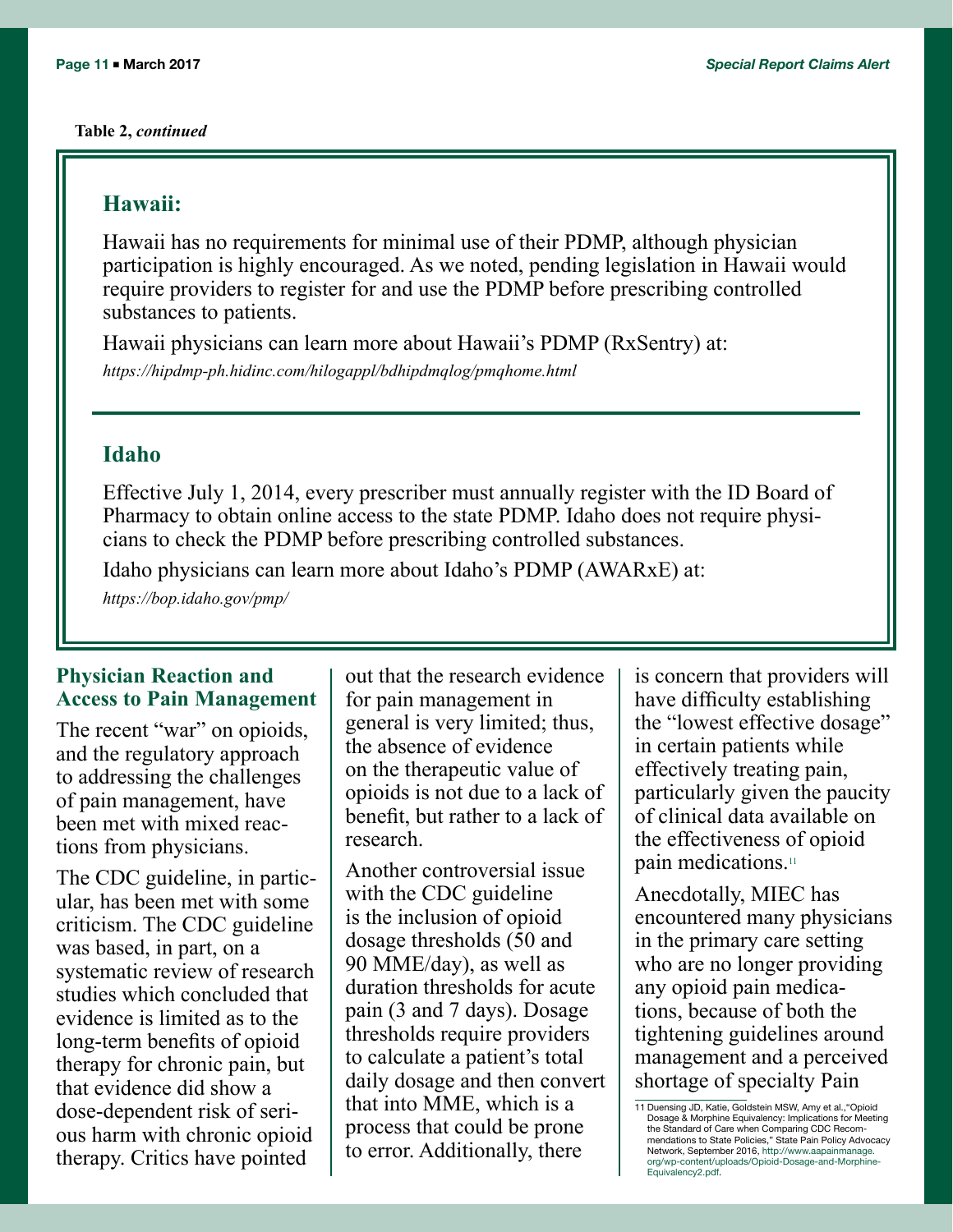Management services preventing them from being able to freely refer patients that require higher levels of care. There are concerns that the shifting policies towards reduced prescribing of opioids will result in reduced access to care for those chronic pain patients who legitimately require opioid pain medications to adequately manage their pain, and some are worried that this will lead to a higher incidence of heroin abuse.

#### **American Academy of Pain Medicine:**

While cautiously supporting the CDC guideline, shortly following its release the American Academy of Pain Medicine (AAPM) issued a statement stressing the need to address the treatment of chronic pain, in addition to opioid abuse, as a public health challenge.

In its March 16, 2016 statement, the AAPM referenced opioids as "an important option – as part of a comprehensive multidisciplinary approach – that must remain available to physicians and appropriately selected patients," and stated that it shared concerns that "the CDC guideline makes disproportionately strong recommendations based upon a narrowly selected portion of the available clinical evidence."

Shortly thereafter, the AAPM issued a further statement applauding the release of the HHS National Pain Strategy, which provides a framework for improving the overall management of pain. The AAPM noted that, as the opioid epidemic likely recedes due to reduction strategies such the CDC guidelines, stakeholders will look towards the HHS recommendations for guidance on developing system-level approaches to improve the assessment, treatment, and prevention of pain.12

# **HHS National Pain Strategy:**

The HHS National Pain Strategy (NPS) recommends improving pain care in 6 key areas: population research; prevention and care; disparities; service delivery and payment; professional education and training; and public education and communication.

More specifically, the NPS calls for:

- Developing methods and metrics to monitor and improve the prevention and management of pain
- Supporting the development of a system of patientcentered integrated pain management practices

based on a biopsychosocial model of care, enabling providers and patients to access the full spectrum of pain treatment options

- Reducing barriers to pain management and improving quality of pain care for underserved populations
- Increasing public awareness of pain, increasing patient knowledge of treatment options and risks, and helping to develop a better-informed health care workforce with regards to pain management

The NPS also provides opportunities for reducing the need for and over-reliance on prescription opioid medications, including:

- Improving provider education on pain management practices and team-based pain management involving multiple treatment modalities
- Improving patient selfmanagement strategies and access to quality, multidisciplinary care that does not depend solely on prescription medications
- Encouraging the evaluation of risks and benefits of current pain treatment regimens
- Providing patients with educational tools to encour-

<sup>12</sup> American Academy of Pain Medicine statements March 16, 2016, and March 18, 2016, [http://www.painmed.](http://www.painmed.org/files/aapm-statement-cdc-guideline-for-prescribing-opioids-for-chronic-pain.pdf) [org/files/aapm-statement-cdc-guideline-for-prescribing](http://www.painmed.org/files/aapm-statement-cdc-guideline-for-prescribing-opioids-for-chronic-pain.pdf)[opioids-for-chronic-pain.pdf](http://www.painmed.org/files/aapm-statement-cdc-guideline-for-prescribing-opioids-for-chronic-pain.pdf), [http://www.painmed.org/files/](http://www.painmed.org/files/aapm-statement-national-pain-strategy.pdf) [aapm-statement-national-pain-strategy.pdf.](http://www.painmed.org/files/aapm-statement-national-pain-strategy.pdf)